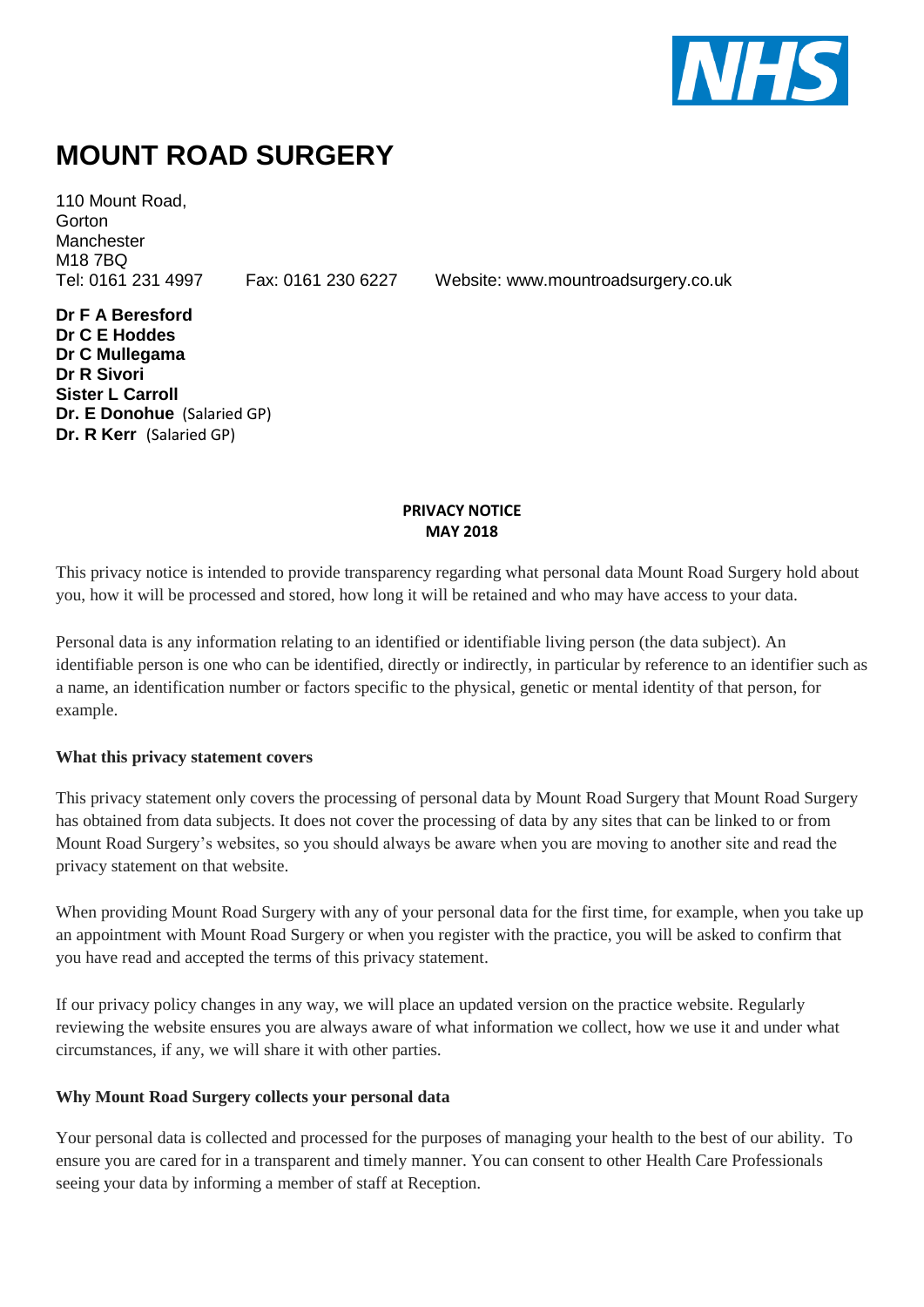# **Mount Road Surgery is the data controller**

Mount Road Surgery is the data controller in respect of any personal data it holds concerning patients, trainees in training, and individuals employed by Mount Road Surgery. Data will not be held any longer than legally necessary for patients or employees of Mount Road Surgery.

# **Legal basis for processing**

The GDPR requires that data controllers and organisations that process personal data demonstrate compliance with its provisions. This involves publishing our basis for lawful processing.

As personal data is processed for the purposes of Mount Road Surgery's statutory functions, Mount Road Surgery's legal bases for the processing of personal data as listed in Article 6 of the GDPR are as follows:

- $6(1)(a)$  Consent of the data subject
- $\bullet$  6(1)(b) Processing is necessary for the performance of a contract to which the data subject is party or in order to take steps at the request of the data subject prior to entering into a contract
- $6(1)(c)$  Processing is necessary for compliance with a legal obligation
- 6(1)(e) Processing is necessary for the performance of a task carried out in the public interest or in the exercise of official authority vested in the controller

Where Mount Road Surgery processes special categories of personal data, its additional legal bases for processing such data as listed in Article 9 of the GDPR are as follows:

- 9(2)(a) Explicit consent of the data subject
- 9(2)(b) Processing is necessary for the purposes of carrying out the obligations and exercising specific rights of the controller or of the data subject in the field of employment and social security and social protection law
- 9(2)(f) Processing is necessary for the establishment, exercise or defence of legal claims or whenever courts are acting in their judicial capacity
- $9(2)(q)$  Processing is necessary for reasons of substantial public interest
- 9(2)(h) Processing is necessary for the purposes of occupational medicine, for the assessment of the working capacity of the employee, or the management of health and social care systems and services
- 9(2)(j) Processing is necessary for archiving purposes in the public interest, scientific or historical research purposes or statistical purposes

Special categories of personal data include data relating to racial or ethnic origin, political opinions, religious beliefs, sexual orientation and data concerning health.

Please note that not all of the above legal bases will apply for each type of processing activity that Mount Road Surgery may undertake. However, when processing any personal data for any particular purpose, one or more of the above legal bases will apply.

### **How we protect your personal data**

Our processing of all personal data complies with the General Data Protection Regulation principles in line with Mount Road Surgery's data protection registration held with the Information Commissioners Office.

The personal data we hold is held as an electronic record on data systems managed by Mount Road Surgery and a paper record. These records are only accessed, seen and used as required and/or permitted by law by staff who need access to personal data so they can do their jobs and other partner organisations under data sharing agreements.

The security of the data is assured through the implementation of Mount Road Surgery's policies on information governance management.